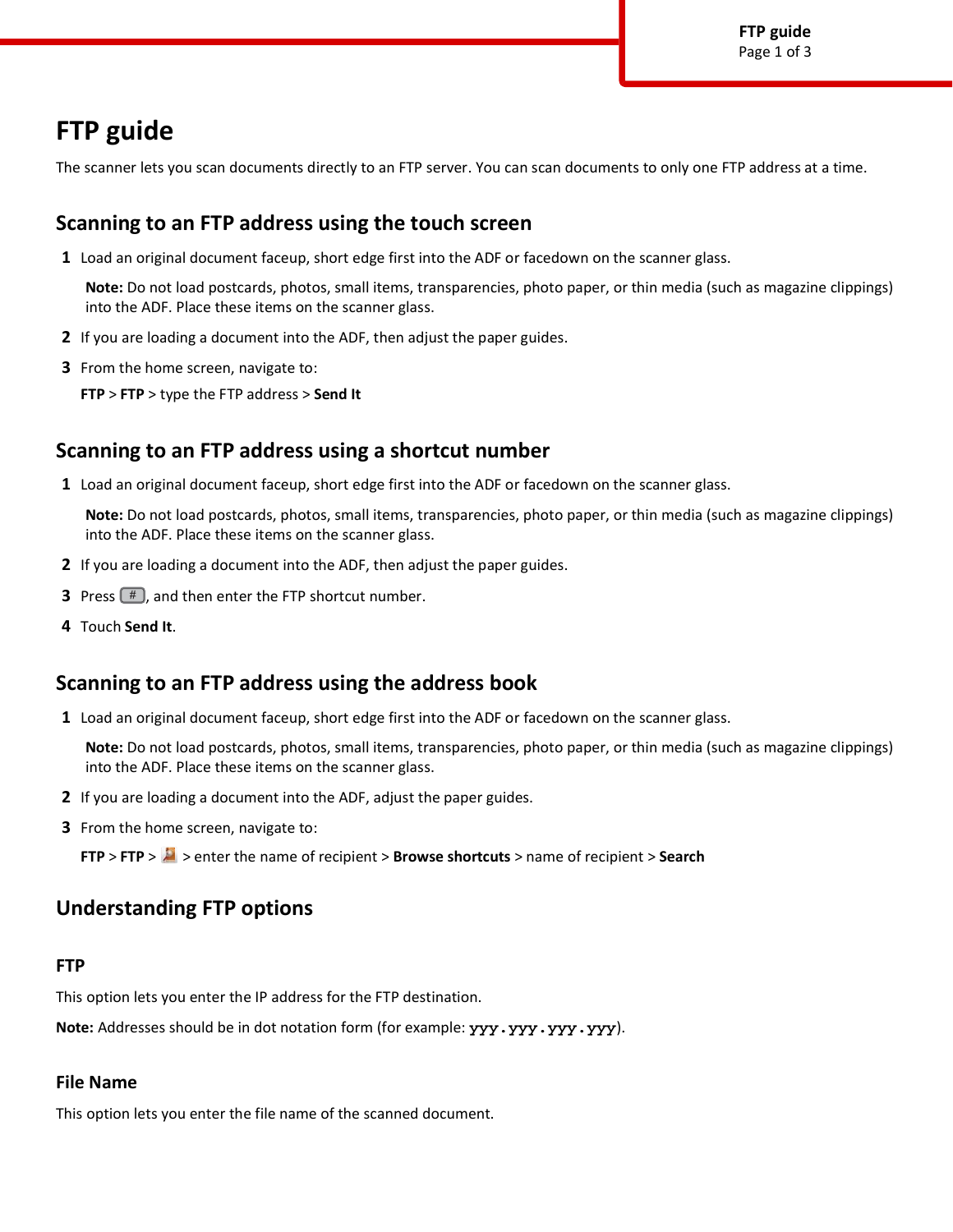# **Original Size**

This option opens a screen where you can choose the size of the documents for FTP sending.

- **•** Touch a paper size button to select that size as the Original Size setting. The FTP screen appears with the new setting displayed.
- **•** When "Original Size" is set to Mixed Sizes, you can scan an original document that contains mixed paper sizes.
- **•** When "Original Size" is set to Auto Size Sense, the scanner automatically determines the size of the original document.

#### **Send As**

This option sets the output (PDF, TIFF, JPEG or XPS) for the scanned image.

- **• PDF**—Creates a single file with multiple pages, viewable with Adobe Reader. Adobe Reader is provided free by Adobe at www.adobe.com.
- **• Secure PDF**—Creates an encrypted PDF file that protects the file contents from unauthorized access
- **• TIFF**—Creates multiple files or a single file. If Multi-page TIFF is turned off in the Settings menu of the Embedded Web Server, then TIFF saves one page in each file. The file size is usually larger than an equivalent JPEG.
- **• JPEG**—Creates and attaches a separate file for each page of your original document, viewable by most Web browsers and graphics programs
- **• XPS**—Creates a single XPS file with multiple pages, viewable using an Internet Explorer-hosted viewer and the .NET Framework, or by downloading a third party standalone viewer

#### **Color**

This option enables or disables color for the scanned image.

# **Resolution**

This option adjusts the output quality of your file. Increasing the image resolution increases the file size and the time needed to scan your original document. Image resolution can be decreased to reduce the file size.

# **Darkness**

This option adjusts how light or dark your files will turn out in relation to the original document.

# **Page Setup**

This option lets you change the Sides (Duplex), Orientation, and Binding.

- **• Sides (Duplex)** Specifies if the original document is simplex (printed on one page) or duplex (printed on both sides). This also identifies what needs to be scanned.
- **• Orientation** Specifies the orientation of the original document, and then changes the Sides and Binding settings to match the orientation.
- **• Binding** Specifies if the original document is bound on the long-edge or short-edge side.

# **Content**

This option lets you specify the content type and source of the original document.

Choose content type from Text, Text/Photo, Photo, or Graphics.

- **• Text**—Use when the content of the original document is mostly text or line art.
- **• Graphics**—Use when the original document is mostly business-type graphics such as pie charts, bar charts, and animations.